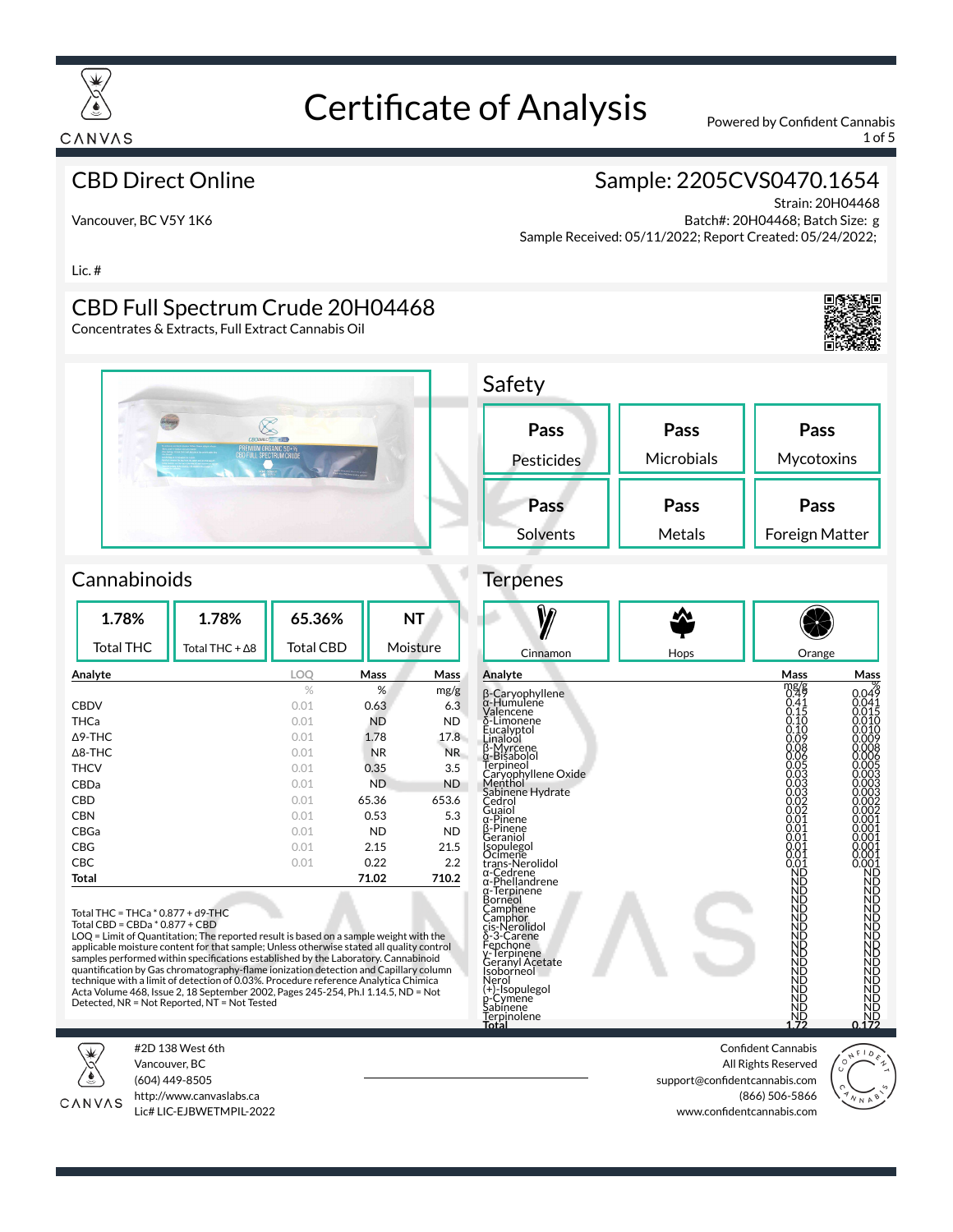

2 of 5

#### CBD Direct Online

### Sample: 2205CVS0470.1654

Vancouver, BC V5Y 1K6

Strain: 20H04468 Batch#: 20H04468; Batch Size: g Sample Received: 05/11/2022; Report Created: 05/24/2022;

Lic. #

# CBD Full Spectrum Crude 20H04468

Concentrates & Extracts, Full Extract Cannabis Oil

| Aflatoxins     |     | Pass                 |
|----------------|-----|----------------------|
| Analyte        | LOO | Mass Status<br>Limit |
|                | PPB | <b>PPB</b><br>PPB    |
| <b>B1</b>      |     | ND Tested            |
| <b>B2</b>      |     | ND Tested            |
| G1             |     | ND Tested            |
| G <sub>2</sub> |     | <b>ND</b> Tested     |
| Ochratoxin A   |     | ND Tested            |

Mycotoxins screening by Lateral flow immunochromatographic assay based on competitive immunoassay with a detection limit of 20 ppb. Procedure reference AOAC Method 991.31; U.S.P. ND = Not Detected, NR = Not Reported, NT = Not Tested

| <b>Heavy Metals</b> |     |            |            | Pass          |
|---------------------|-----|------------|------------|---------------|
| Analyte             | LOC | Limit      | Mass       | <b>Status</b> |
|                     | PPM | <b>PPM</b> | <b>PPM</b> |               |
| Arsenic             | 5   |            | <b>ND</b>  | <b>Tested</b> |
| Cadmium             | 5   |            | ND.        | <b>Tested</b> |
| Cobalt              | 5   |            | <b>ND</b>  | <b>Tested</b> |
| Copper              | 5   |            | <b>ND</b>  | Tested        |
| Lead                | 5   |            | <b>ND</b>  | <b>Tested</b> |
| Manganese           | 5   |            | <b>ND</b>  | <b>Tested</b> |
| Mercury             | 5   |            | <b>ND</b>  | Tested        |
| Nickel              | 5   |            | <b>ND</b>  | Tested        |
| Zinc                | 5   |            | <b>ND</b>  | Tested        |



| Analyte                              | Limit  | Mass      | <b>Status</b> |
|--------------------------------------|--------|-----------|---------------|
|                                      | CFU/g  | CFU/g     |               |
| Aerobic Bacteria                     | 500000 | ND        | Pass          |
| Bile-Tolerant Gram-Negative Bacteria | 10000  | <b>NR</b> | NT            |
| E. Coli                              |        | <b>NR</b> | NT            |
| Salmonella                           |        | <b>NR</b> | NT            |
| Yeast & Mold                         | 50000  | ND        | Pass          |

TNTC = Too Numerous to Count; Unless otherwise stated all quality control samples performed within specifications established by the Laboratory. Detection limit: 1000 CFUs per gram. 10000 CFUs per gram accepted limit. Microbial analysis method by 3M™<br>Petrifilm™ count plates for Salmonella, E. coli, yeast and mold, with a detection limit of 1000 cfu/g. Procedure reference AOAC Method 991.14; U.S.P. ND = Not Detected, NR = Not Reported, NT = Not Tested

| <b>Residual Solvents</b> |            |            |            | Pass        |
|--------------------------|------------|------------|------------|-------------|
| Analyte                  | LOC        | Limit      |            | Mass Status |
|                          | <b>PPM</b> | <b>PPM</b> | <b>PPM</b> |             |
| Acetone                  | 1.000      | 5000.000   | <b>ND</b>  | Pass        |
| Ethanol                  | 1.000      | 5000.000   | <b>ND</b>  | Pass        |
| Heptane                  | 1.000      | 5000.000   | <b>ND</b>  | Pass        |
| Isobutane                | 1.000      | 5000.000   | <b>ND</b>  | Pass        |
| Isopropanol              | 1.000      | 5000.000   | <b>ND</b>  | Pass        |
| n-Butane                 | 1.000      | 5000.000   | <b>ND</b>  | Pass        |
| n-Hexane                 | 1.000      | 5000.000   | <b>ND</b>  | Pass        |
| n-Pentane                |            | 5000.000   | <b>ND</b>  | Pass        |

LOQ = Limit of Quantitation; The reported result is based on a sample weight with the applicable moisture content for that sample; Unless otherwise stated all quality control samples performed within specifications established by the Laboratory. Heavy metal screening method by reagent colorimetric test strips for arsenic, cadmium, cobalt, copper, lead, manganese, mercury, nickel and zinc with a detection limit of 0.2-5 ppm. Procedure reference AOAC Method 2013.06; U.S.P. ND = Not Detected, NR = Not Reported, NT = Not Tested



#2D 138 West 6th Vancouver, BC (604) 449-8505



http://www.canvaslabs.ca Lic# LIC-EJBWETMPIL-2022 samples performed within specifications established by the Laboratory. Residual Solvents determination method by gas chromatographic headspace analysis, with a detection limit of 1-10 ppm. Procedure reference AOAC Method 2019.002; U.S.P, ND = Not Detected, NR = Not Reported, NT = Not Tested

LOQ = Limit of Quantitation; The reported result is based on a sample weight with the applicable moisture content for that sample; Unless otherwise stated all quality control

> Confident Cannabis All Rights Reserved support@confidentcannabis.com (866) 506-5866 www.confidentcannabis.com

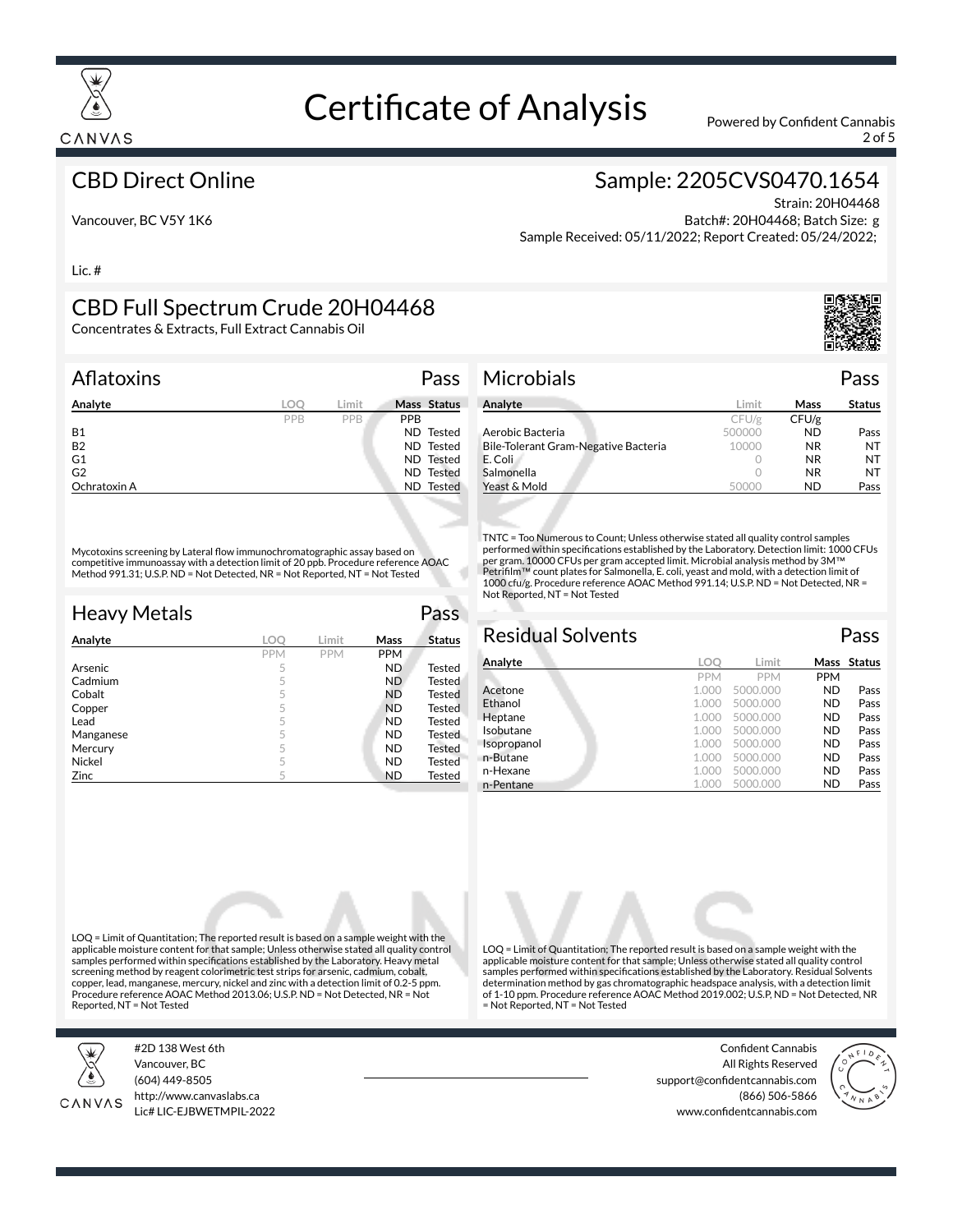

3 of 5

#### CBD Direct Online

# Sample: 2205CVS0470.1654

Vancouver, BC V5Y 1K6

Strain: 20H04468 Batch#: 20H04468; Batch Size: g Sample Received: 05/11/2022; Report Created: 05/24/2022;

Lic. #

#### CBD Full Spectrum Crude 20H04468

Concentrates & Extracts, Full Extract Cannabis Oil

#### Pesticides **Passage Contract Contract Contract Contract Contract Contract Contract Contract Contract Contract Contract Contract Contract Contract Contract Contract Contract Contract Contract Contract Contract Contract Cont**

| Analyte              | LOC   | Limit      | Mass       | <b>Status</b> | Analyte             | LOC        | Limit      | Mass       | <b>Status</b> |
|----------------------|-------|------------|------------|---------------|---------------------|------------|------------|------------|---------------|
|                      | PPM   | <b>PPM</b> | <b>PPM</b> |               |                     | <b>PPM</b> | <b>PPM</b> | <b>PPM</b> |               |
| <b>Methamidophos</b> | 1.700 |            | ND         | Tested        | Dimethoate          | 1.300      |            | ND         | Tested        |
| Parathion Ethyl      | 1.700 |            | ND         | Tested        | <b>Isocarbophos</b> | 3.100      |            | ND         | Tested        |
| <b>Dichlorvos</b>    | 0.300 |            | ND         | Tested        | Acephate            | 3.500      |            | ND         | Tested        |
| <b>Malathion</b>     | 2.000 |            | ND         | Tested        | Carbofuran          | 0.500      |            | ND         | Tested        |
| <b>Monocrotophos</b> | 2.500 |            | ND         | Tested        | Carbaryl            | 2.500      |            | ND         | Tested        |



LOQ = Limit of Quantitation; The reported result is based on a sample weight with the applicable moisture content for that sample; Unless otherwise stated all quality control samples performed within specifications established by the Laboratory. Screened for acephate, carbaryl, carbofuran, carbosulfan, dichlorvos, dimethoate,<br>dipterex, isocarbophos, malathion, methamidophos, monocrotoph



CANVAS

#2D 138 West 6th Vancouver, BC (604) 449-8505 http://www.canvaslabs.ca Lic# LIC-EJBWETMPIL-2022

Confident Cannabis All Rights Reserved support@confidentcannabis.com (866) 506-5866 www.confidentcannabis.com



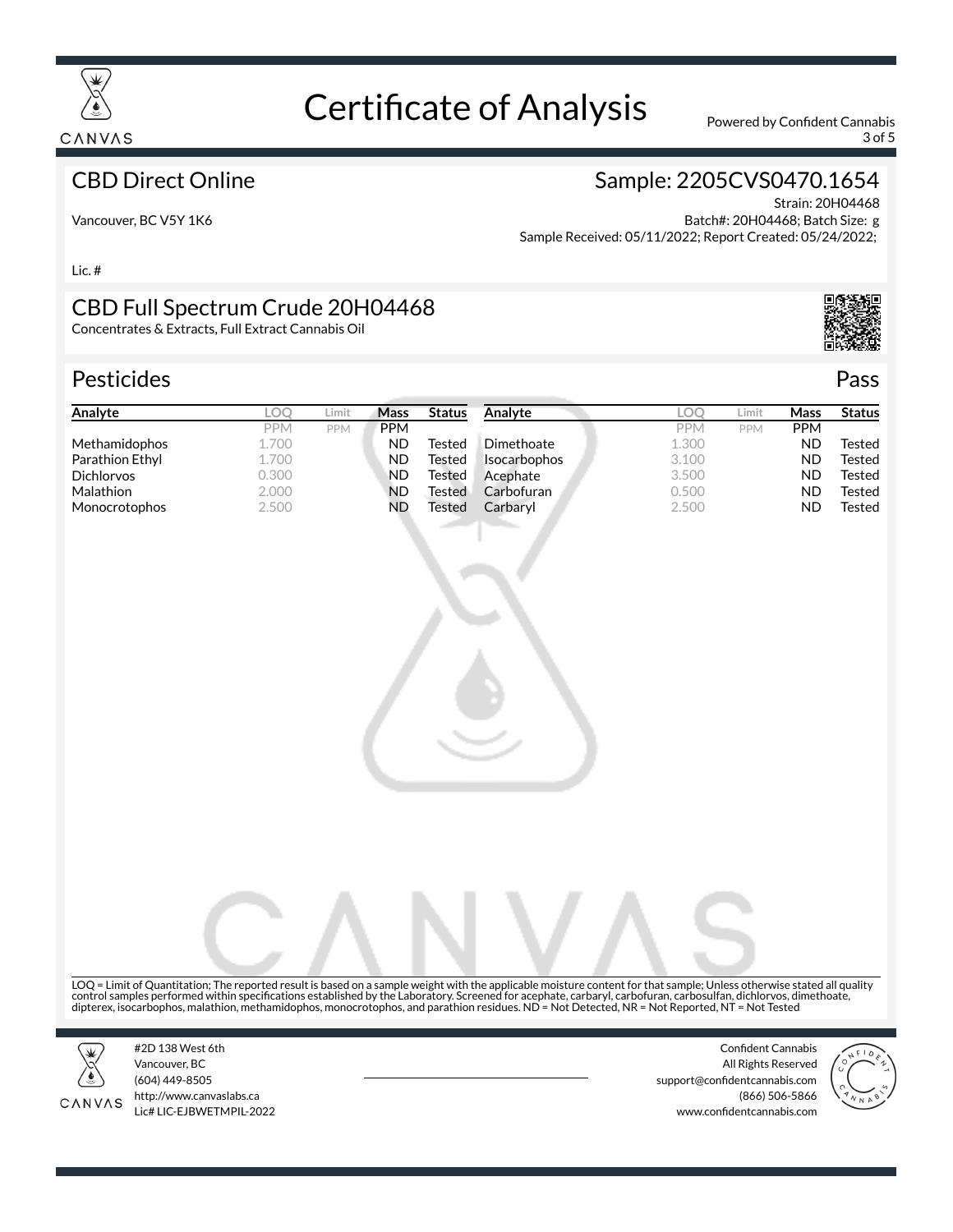

4 of 5

#### CBD Direct Online

### Sample: 2205CVS0470.1654

Vancouver, BC V5Y 1K6

Strain: 20H04468 Batch#: 20H04468; Batch Size: g Sample Received: 05/11/2022; Report Created: 05/24/2022;

Lic. #

#### CBD Full Spectrum Crude 20H04468

Concentrates & Extracts, Full Extract Cannabis Oil

#### Pesticides Pass

| Analyte | LOO                                                                             | Limit | <b>Mass</b><br><b>Status</b> | Analyte                                                                                                                                                                                                                                                                                                                                                                                                  | LOO | Limit                         | <b>Mass</b>                                                        | <b>Status</b> |
|---------|---------------------------------------------------------------------------------|-------|------------------------------|----------------------------------------------------------------------------------------------------------------------------------------------------------------------------------------------------------------------------------------------------------------------------------------------------------------------------------------------------------------------------------------------------------|-----|-------------------------------|--------------------------------------------------------------------|---------------|
|         |                                                                                 |       |                              |                                                                                                                                                                                                                                                                                                                                                                                                          |     |                               |                                                                    |               |
| CANVAS  | #2D 138 West 6th<br>Vancouver, BC<br>(604) 449-8505<br>http://www.canvaslabs.ca |       |                              | LOQ = Limit of Quantitation; The reported result is based on a sample weight with the applicable moisture content for that sample; Unless otherwise stated all quality<br>control samples performed within specifications established by the Laboratory. Screened for acephate, carbaryl, carbofuran, carbosulfan, dichlorvos, dimethoate, dipterex, isocarbophos, malathion, methamidophos, monocrotoph |     | support@confidentcannabis.com | <b>Confident Cannabis</b><br>All Rights Reserved<br>(866) 506-5866 |               |